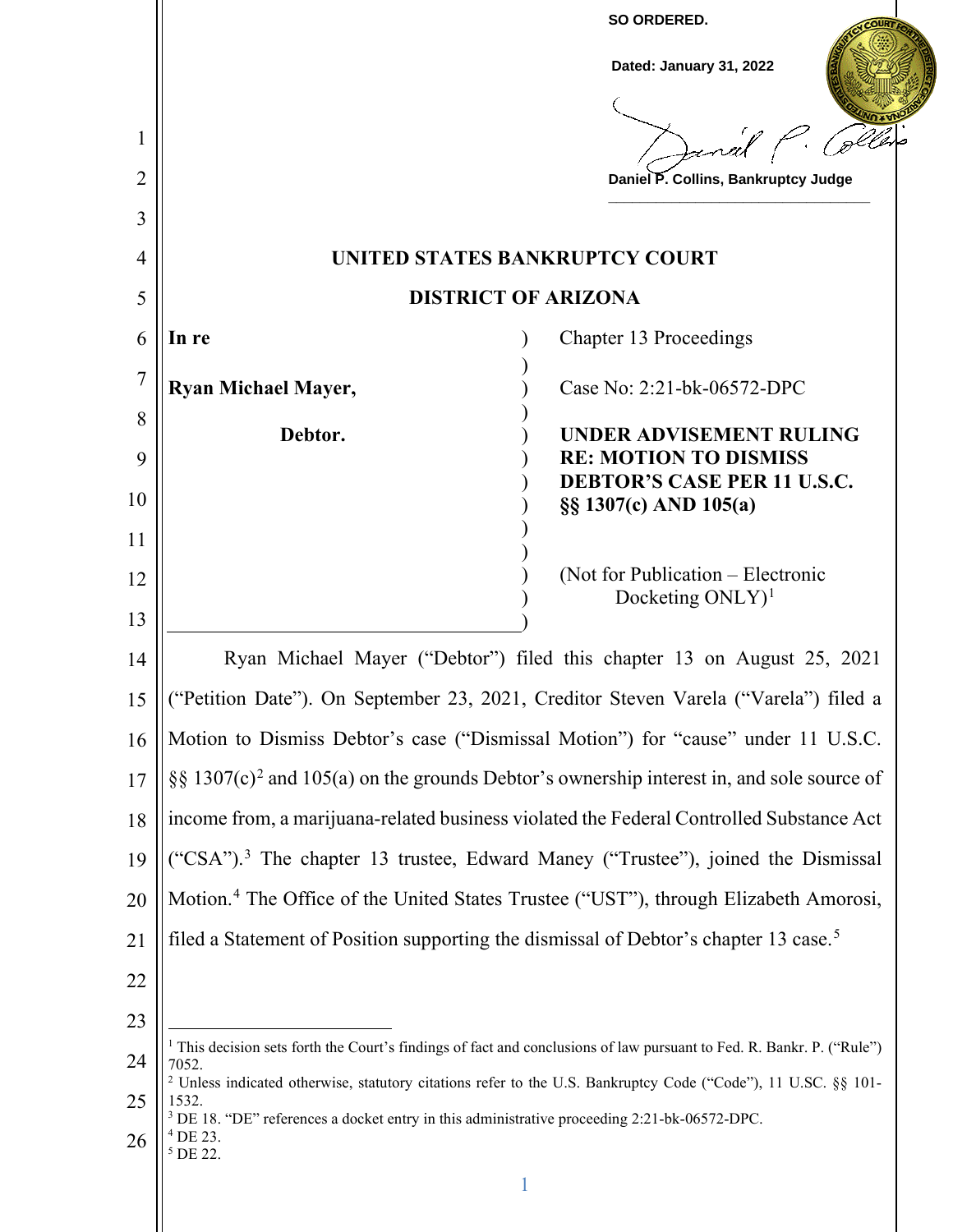| $\mathbf{1}$   | The Court held oral argument on the Dismissal Motion on October 19, 2021                                    |
|----------------|-------------------------------------------------------------------------------------------------------------|
| $\overline{2}$ | ("Initial Hearing"). <sup>6</sup> At the continued hearing on November 23, 2021 ("Continued                 |
| 3              | Hearing"), Debtor suggested he could fund a full-payment chapter 13 plan through                            |
| $\overline{4}$ | legally obtained assets. <sup>7</sup>                                                                       |
| 5              | Having heard the parties' arguments and having reviewed their briefs, this Court                            |
| 6              | now holds Debtor's case must be dismissed. Debtor's only reliable assets from which he                      |
| $\overline{7}$ | could fund a chapter 13 plan come from a business whose operations violate the CSA.                         |
| 8              | Debtor has not shown this Court evidence of any non-CSA violative assets which could                        |
| 9              | support a viable or feasible chapter 13 plan. The Dismissal Motion is hereby granted.                       |
| 10             |                                                                                                             |
| 11             | I.<br><b>BACKGROUND</b>                                                                                     |
| 12             | <b>Debtor's Bankruptcy Filings.</b><br>A.                                                                   |
| 13             | Debtor filed his Schedules and Chapter 13 Plan on September 9, 2021. <sup>8</sup> Debtor is                 |
| 14             | the President of Rosinbomb, a Nevada corporation ("Rosinbomb"). <sup>9</sup> As of the Petition             |
| 15             | Date, Debtor had served as Rosinbomb's President for six years. <sup>10</sup> According to Debtor's         |
| 16             | Schedule I, Debtor's sole source of income is his \$7,500 monthly salary from                               |
| 17             | Rosinbomb. <sup>11</sup>                                                                                    |
| 18             | Debtor's Schedule A/B lists 11 million shares of restricted common stock in                                 |
| 19             | The value of that stock was not identified. <sup>12</sup> On the Petition Date,<br>Rosinbomb.               |
| 20             | Rosinbomb's stock was listed for \$1.40 per share on the Over-the-Counter Market. <sup>13</sup>             |
| 21             |                                                                                                             |
| 22             |                                                                                                             |
| 23             | <sup>6</sup> DE 31.                                                                                         |
| 24             | <sup>7</sup> DEs 34 and 39.<br><sup>8</sup> DEs 9 and 12.<br><sup>9</sup> DEs 9 and 18, Exhibit 3, page 31. |
| 25             | <sup>10</sup> DE 18, Exhibit 3, page 31 and DE 9, page 22.<br>$11$ DE 9, page 22.                           |
| 26             | $12$ DE 9, page 3.<br><sup>13</sup> DE 18, page 3.                                                          |
|                | $\overline{2}$                                                                                              |

 $\parallel$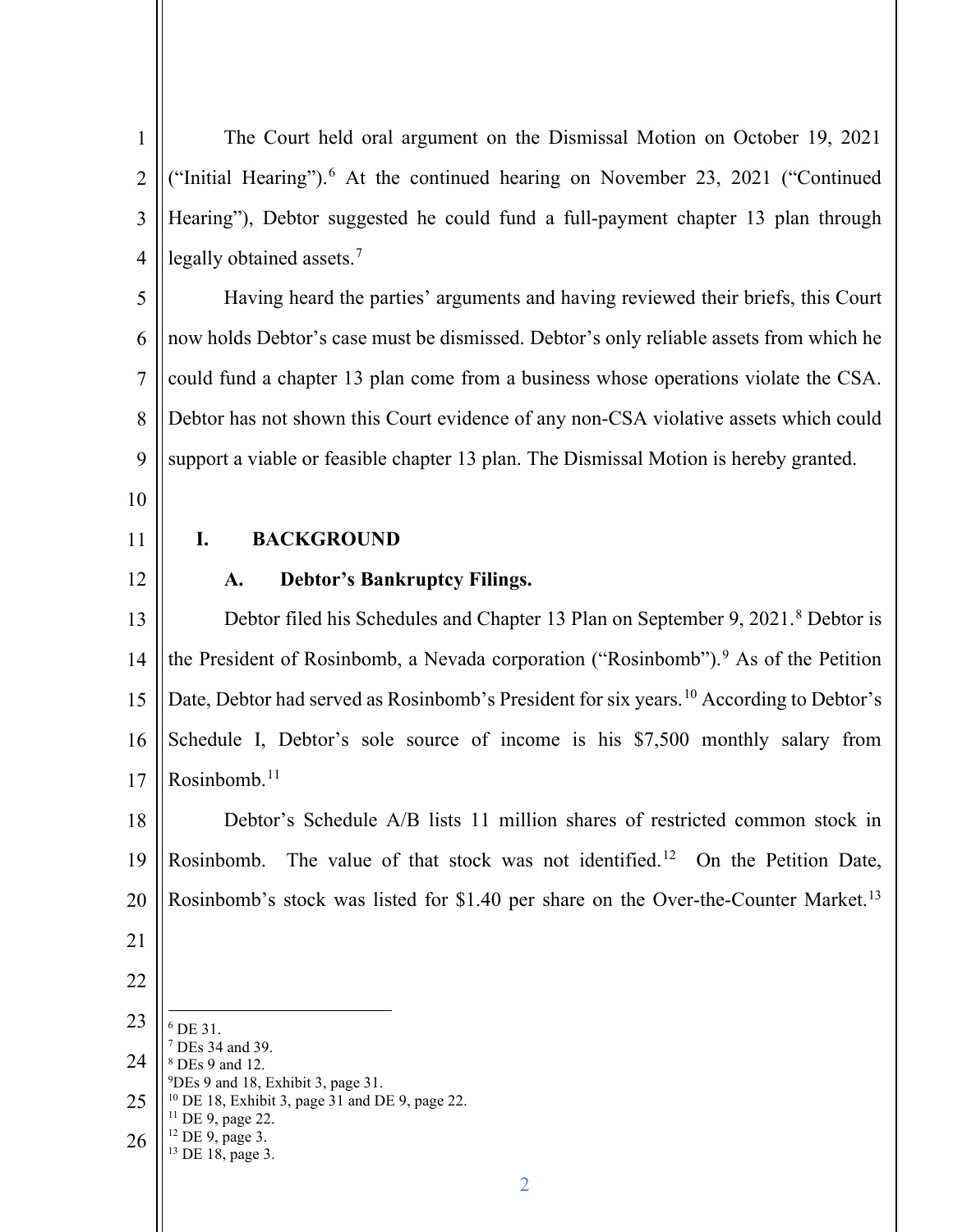1 2 According to Rosinbomb's Quarterly Report ending June 30, 2021, Debtor held 28 percent of Rosinbomb's outstanding common stock.<sup>14</sup>

3

4

### **B. Rosinbomb's Business Operations.**

5 6 7 Rosinbomb, formerly known as Maverick Technology Solutions Inc., is a Nevada corporation with its principal place of business in Phoenix, Arizona.15 Rosinbomb is authorized to conduct business in Arizona but engages in business nationwide.<sup>16</sup>

8 9 10 11 12 13 Rosinbomb manufactures and sells organic extraction presses utilizing a combination of heat and pressure to generate organic concentrates.17 Rosinbomb's product lines consist of two extraction presses—the "Rosinbomb Rocket" and the "M-60" (collectively the "Machines")—and associated relevant accessories.18 Rosinbomb's Machines are primarily used to extract and process marijuana rosin. <sup>19</sup> Marijuana, including its rosin, is listed as a Schedule I drug under the  $CSA$ .<sup>20</sup>

14 15 16 17 18 19 20 Although Debtor asserts Rosinbomb's Machines are also used to extract oils from various materials such as peanuts and lavender, Debtor failed to show any sales going to federally legal businesses, despite the Court's request.<sup>21</sup> At the meeting of creditors, Debtor testified that at least 30 percent of Rosinbomb's sales were attributable to the M-60 Model, which is marketed exclusively to commercial marijuana rosin producers.<sup>22</sup> Debtor further acknowledged that Rosinbomb's Machines were not only sold direct-toconsumer but at marijuana dispensaries and marijuana grow operations.23

21

26

<sup>22</sup> DE 23, page 2. <sup>23</sup> DE 23, page 1.

<sup>&</sup>lt;sup>14</sup> DE 18, Exhibit 1, page 9.<br><sup>15</sup> DE 18, page 2.

<sup>22</sup>

<sup>23</sup>

<sup>24</sup>

<sup>25</sup> <sup>16</sup> DE 21, page 3.<br><sup>17</sup> DE 21, page 3.<br><sup>18</sup> DE 18, page 3.<br><sup>19</sup> DE 18, page 3; Rosin is a form of concentrate commonly referred to as "dabs," made by applying heat and<br><sup>20</sup> DE 18, page 3; Rosin is a form of concentrate c pressure to cannabis plants. <sup>21</sup> DEs 31 and 39.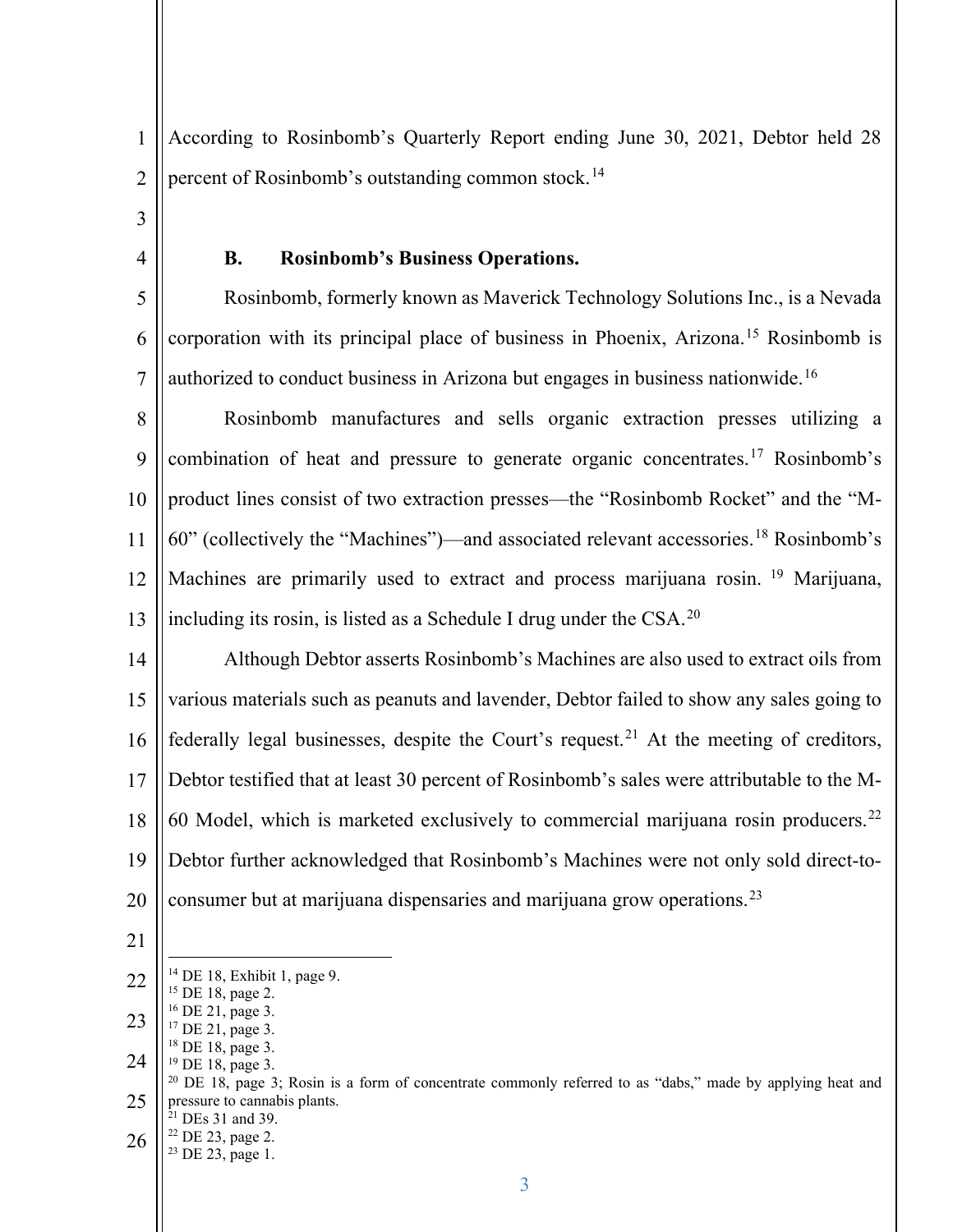| $\mathbf{1}$   | Rosinbomb's website, advertisements, investor solicitation materials, and                                                                                         |
|----------------|-------------------------------------------------------------------------------------------------------------------------------------------------------------------|
| $\overline{2}$ | Machines' instructions all target the marijuana industry. <sup>24</sup> One article featured by                                                                   |
| 3              | Weedmaps.com <sup>25</sup> deemed the Rosinbomb Rocket "one of the best personal use rosin                                                                        |
| $\overline{4}$ | presses on the market." <sup>26</sup> In another article spotlighting Rosinbomb's feature in                                                                      |
| 5              | Weedmaps.com, Rosinbomb's CEO described Rosinbomb "[a]s the global leader in                                                                                      |
| 6              | solventless rosin press technology." <sup>27</sup> Rosinbomb's website also includes testimonials                                                                 |
| $\tau$         | from experts and entrepreneurs in the marijuana industry about the Machines' application                                                                          |
| 8              | to marijuana rosin. <sup>28</sup> Rosinbomb's company spokesperson is Tommy Chong, a legendary                                                                    |
| 9              | figure in the marijuana industry. <sup>29</sup>                                                                                                                   |
| 10             |                                                                                                                                                                   |
| 11             | C. The Parties' Arguments.                                                                                                                                        |
| 12             | At the Initial Hearing, Varela and the Trustee argued Debtor's case was not filed                                                                                 |
| 13             | in good faith because Debtor's ownership interest and sole source of income (collectively                                                                         |
| 14             | the "Assets") derived from the manufacture and sale of "drug paraphilia" in violation of                                                                          |
| 15             | the CSA. <sup>30</sup> The Trustee further argued he would be exposed to liability under 18 U.S.C.                                                                |
| 16             | $\S$ 2(a) and forfeiture under 21 U.S.C. $\S$ 853(c) by accepting chapter 13 plan payments                                                                        |
| 17             | from Debtor where such payments derived from Rosinbomb's federally illegal                                                                                        |
|                | 18    operations. <sup>31</sup> Debtor responded proposing that he could fund a chapter 13 plan through                                                           |
| 19             | an expected inheritance ("Inheritance") from his deceased father's estate. <sup>32</sup>                                                                          |
| 20             |                                                                                                                                                                   |
| 21             |                                                                                                                                                                   |
| 22             | <sup>24</sup> DEs 18 and 24.                                                                                                                                      |
| 23             | <sup>25</sup> DE 18, Exhibit 3, page 37. Rosinbomb deemed Weedmaps.com one of the leading and preeminent news and<br>information sites in the marijuana industry. |
| 24             | <sup>26</sup> DE 18, Exhibit 3, page 31.<br><sup>27</sup> DE 18, Exhibit 3, page 37.<br><sup>28</sup> DE 24, page 3.                                              |
| 25             | <sup>29</sup> DE 24, page 3.<br><sup>30</sup> DE 31.                                                                                                              |
| 26             | <sup>31</sup> DEs 31 and 23.                                                                                                                                      |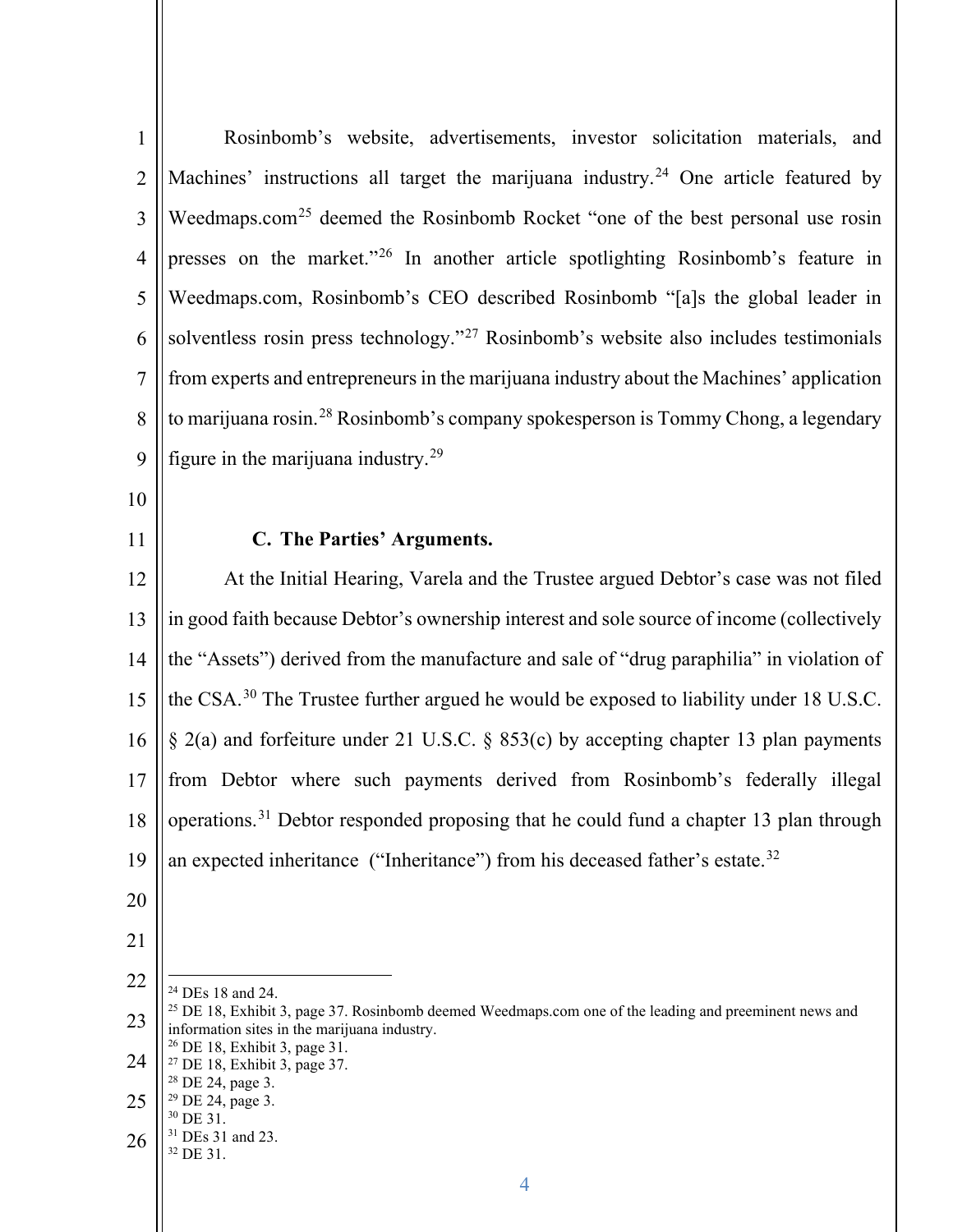| 1              | At the Continued Hearing, Debtor disclosed the Inheritance was subject to                                  |
|----------------|------------------------------------------------------------------------------------------------------------|
| $\overline{2}$ | ongoing state court litigation. <sup>33</sup> Debtor did not have any information relating to the          |
| 3              | amount of the Inheritance or when it would come to fruition. <sup>34</sup> Given the uncertainty of        |
| $\overline{4}$ | the Inheritance, Debtor filed an Amended Plan proposing to fund the Amended Plan with                      |
| 5              | income generated by a newly formed business— Mayer Enterprise, LLC ("Mayer                                 |
| 6              | Enterprise"). <sup>35</sup> Debtor formed Mayer Enterprise after the Initial Hearing. <sup>36</sup> Unlike |
| $\overline{7}$ | Rosinbomb, Mayer Enterprise would market and sell an extraction press specifically                         |
| 8              | designed to extract cannabidiol (CBD) from hemp plants. <sup>37</sup> Debtor claims this business          |
| 9              | would not violate the CSA. <sup>38</sup>                                                                   |
| 10             | The UST and Varela maintained that the Court should dismiss Debtor's case                                  |
| 11             | because Mayer Enterprise has no financial track record, and the Inheritance was the                        |
| 12             | subject of ongoing litigation. <sup>39</sup> The Trustee argued that, despite Debtor's proposal to fund    |
| 13             | his Amended Plan through legal sources, Debtor could not segregate his CSA violative                       |
| 14             | Assets from any legally obtained income. <sup>40</sup>                                                     |
|                |                                                                                                            |
| 15             |                                                                                                            |
| 16             | <b>JURISDICTION</b><br>II.                                                                                 |
| 17             | The Court has jurisdiction over this bankruptcy case and the prospect of                                   |
| 18             | dismissing this case pursuant to 28 U.S.C. $\S$ 1334 and 157(b)(2)(A).                                     |
| 19             |                                                                                                            |
| 20             | III.<br><b>ISSUE</b>                                                                                       |
| 21             | Where Debtor's ownership interest in and sole regular source of income<br>A.                               |
| 22             | derives from Rosinbomb, does this income source violate the CSA?                                           |
| 23             | <sup>33</sup> DEs 31 and 34.                                                                               |
| 24             | <sup>34</sup> DE 31.<br><sup>35</sup> DEs 31; 34, page 2; and 35.                                          |
| 25             | <sup>36</sup> DEs 39 and 35.<br><sup>37</sup> DE 34, page 3.                                               |
| 26             | <sup>38</sup> DE 35, page 3.<br><sup>39</sup> DE 39.<br><sup>40</sup> DE 33, page 1.                       |
|                | 5                                                                                                          |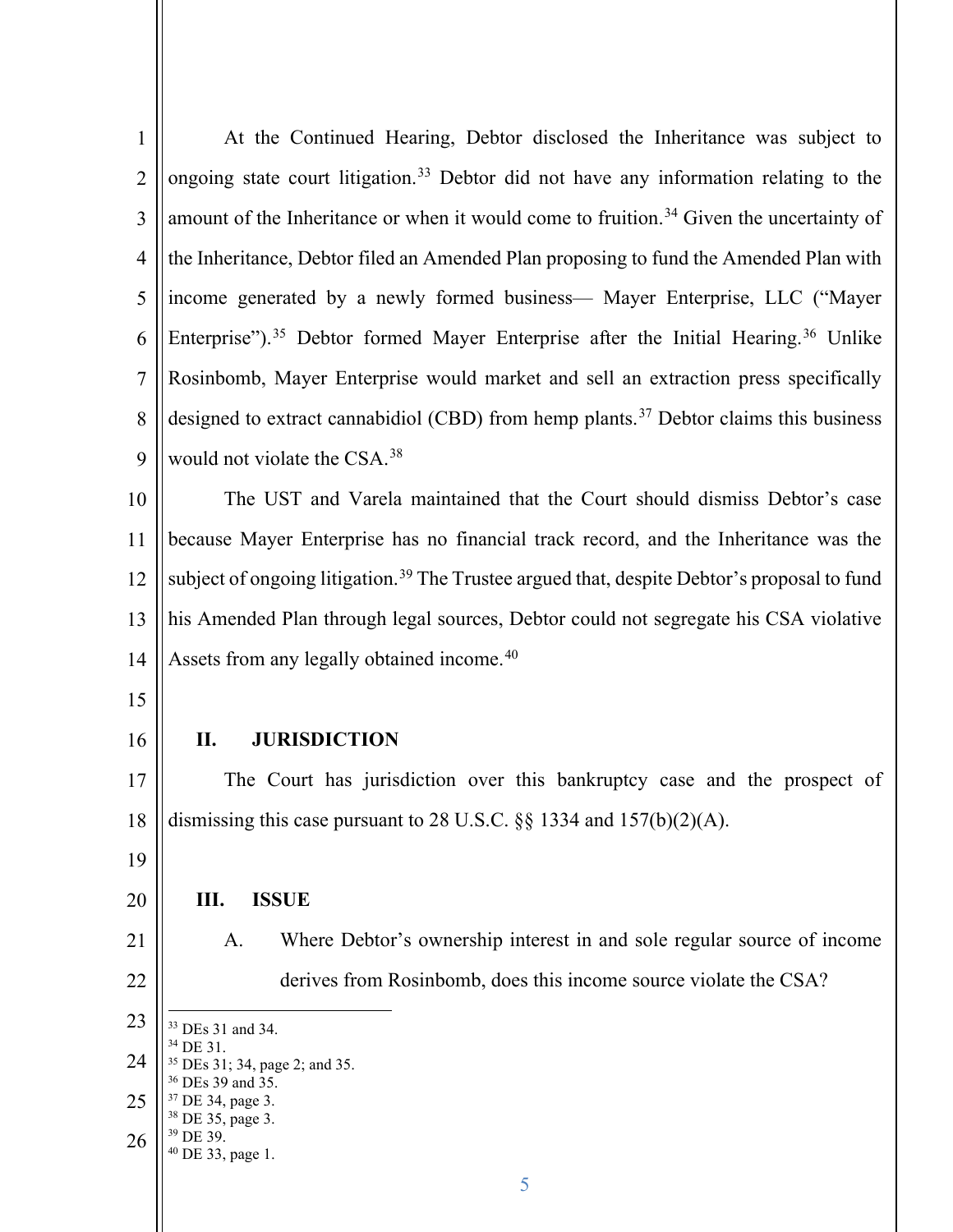B. Is Debtor capable of funding a chapter 13 plan through non-CSA violative assets?

# **IV. ANALYSIS**

5

1

2

3

4

# **A. Debtor's Income is Rooted in a Business Which Violates the CSA.**

6 7 8 9 10 11 12 13 Pursuant to § 1307(c), a court may dismiss a chapter 13 case for "cause." Section 1307(c) sets forth a nonexclusive list of factors that constitute "cause" for dismissal.<sup>41</sup> In *In re Burton*, the 9th Circuit Bankruptcy Appellate Panel ("BAP") held that § 1307's flexible "cause" standard, "coupled with the abuse of discretion standard of review on appeal," gives bankruptcy courts the authority to dismiss a debtor's case in which marijuana-related business activity is present.<sup>42</sup> However, the 9th Circuit BAP has made clear that "the mere presence of marijuana near a bankruptcy case does not automatically prohibit a debtor from bankruptcy relief."43

14

#### 1. The Controlled Substance Act.

15 16 17 18 Under  $\S$  843(a)(7) of the CSA, it is a federal crime to "manufacture" or "distribute" any "equipment, chemical, product or material which may be used to manufacture a controlled substance . . . knowing, intending, or having reasonable cause to believe that it will be used to manufacture a controlled substance . . ."<sup>44</sup>

19 20 21 22 The CSA also makes it unlawful for any person to offer or sell "drug paraphernalia," which is defined as any equipment or product "use[d] in manufacturing . . . producing, processing . . . or otherwise introducing . . . a controlled substance."45 Section 863(e) of Title 21 of the United States Code sets forth a nonexclusive list of

<sup>24</sup>

<sup>25</sup> <sup>41</sup> In re Leavitt, 171 F.3d 1219, 1223-24 (9th Cir. BAP 1999).<br><sup>42</sup> In re Burton, 610 B.R. 633, 639 (9th Cir. BAP 2020).<br><sup>43</sup> See Id. at 637; *Garvin v. Cook Invs. NW, SPNWY, LLC (In re Cook Invs. NW)*, 922 F.3d 1031,103 2019); *In re Olson*, 2018 WL 989263, at \*7 (9th Cir. BAP Feb. 5, 2018). 44 21 U.S.C. § 843(a)(7); *See also In re Way to Grow, Inc*. 597 B.R. 111, 127-29 (Bankr. D. Colo. 2015) (finding

<sup>26</sup> debtors violated 21 U.S.C. § 843(a)(7) by knowing its products would be used to manufacture marijuana). <sup>45</sup> 21 U.S.C. §§ 863(a)(1), 863(d).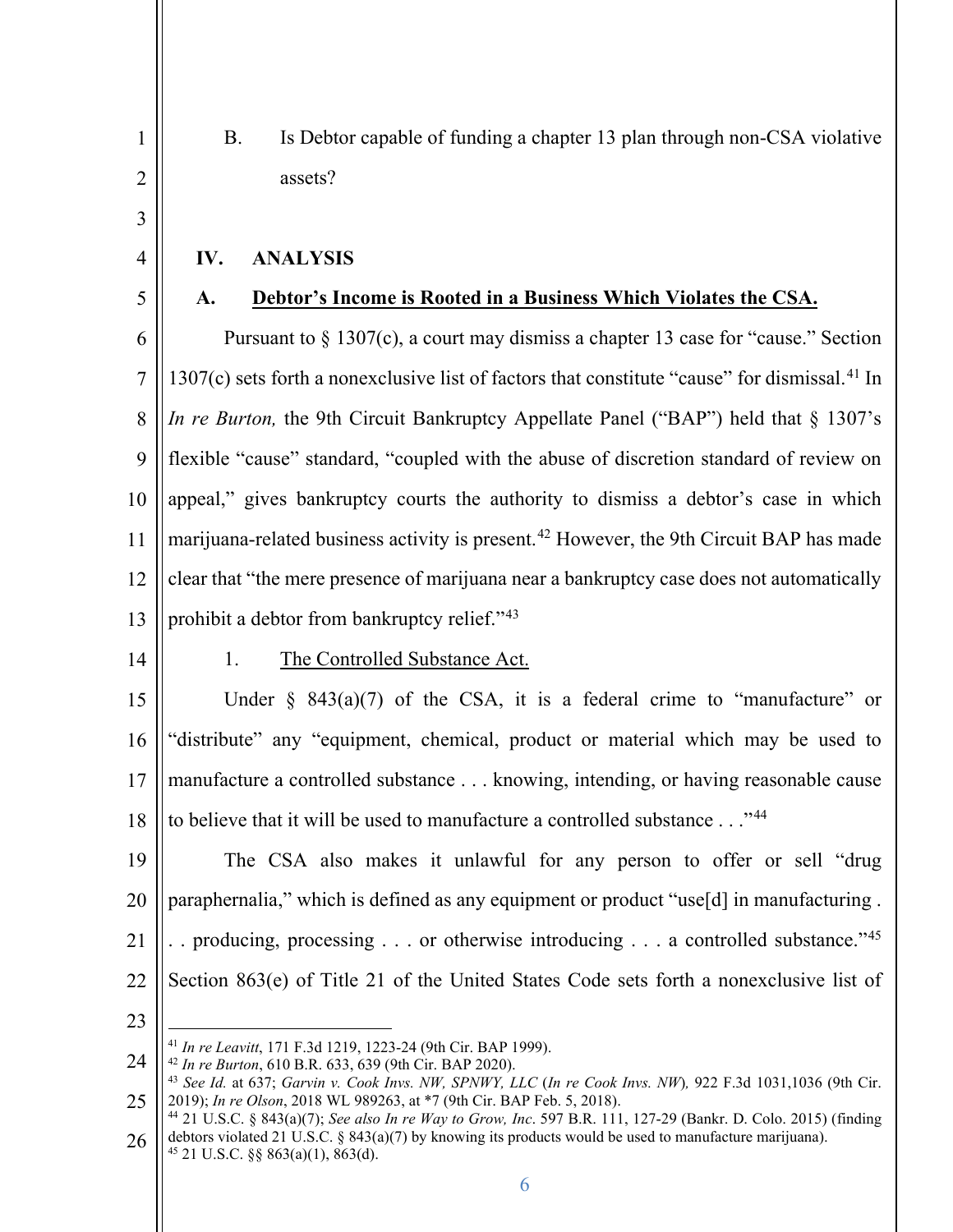1 2 3 4 5 6 factors that a court may consider when determining whether an item constitutes "drug paraphernalia," including: (1) instructions, advertisements, and descriptive materials accompanying the product; (2) expert testimony concerning the product's use; (3) how the product is displayed for sale; (4) the scope of the product's legitimate use in the community; and (5) the ratio of sales of the product to the total sales of the business enterprise.46

7 8 9 10 11 12 13 14 There is no genuine dispute that Rosinbomb manufactures and sells "drug paraphernalia" in violation of the CSA.<sup>47</sup> Here, the instructions, advertisements, and other descriptive materials accompanying Rosinbomb's Machines focus exclusively on the Machines' application to rosin.48 Second, the "Ask the Expert" section of Rosinbomb's website includes only testimonials promoting the Machines' use in the marijuana industry.49 Although Debtor argues Rosinbomb's Machines may be used in other industries, such as the peanut and lavender industry, Debtor failed to present the Court with evidence of any sales in other industries.<sup>50</sup>

15 16 17 18 19 20 Even if the Court were to find that Rosinbomb's Machines do not constitute "drug paraphernalia," Rosinbomb is also violating  $\S$  843(a)(7) of the CSA. There is no dispute that Rosinbomb has "knowledge" that customers use the Machines to manufacture rosin. Rosinbomb most certainly has "reasonable cause to believe" its Machines are used for such purpose, given that Rosinbomb's website and marketing materials solely promote use of the Machines in the marijuana industry.<sup>51</sup>

21

This Court finds Rosinbomb's business operations violate the CSA.

- 25
	-
- 26
	-

 $46$  21 U.S.C. § 863(e).

<sup>23</sup> 24 <sup>47</sup> Debtor argued in his initial Objection (DE 21) that the CSA did not apply because Rosinbomb was authorized to manufacture and distribute the Machines in the State of Arizona. Section 863(f) provides that the CSA does not apply to "any person authorized by local, State, or Federal law . . ." The Court does not address this issue because it was established, and Debtor does not dispute, that Rosinbomb sells its Machines nationwide.<br><sup>48</sup> DE 18, Exhibits 2-4; DE 24, Exhibits 1-6.<br><sup>50</sup> DE 24, Exhibits 2-4; DE 24, Exhibits 1-6.<br><sup>51</sup> DE 18, Exhibits 2-4; DE 24,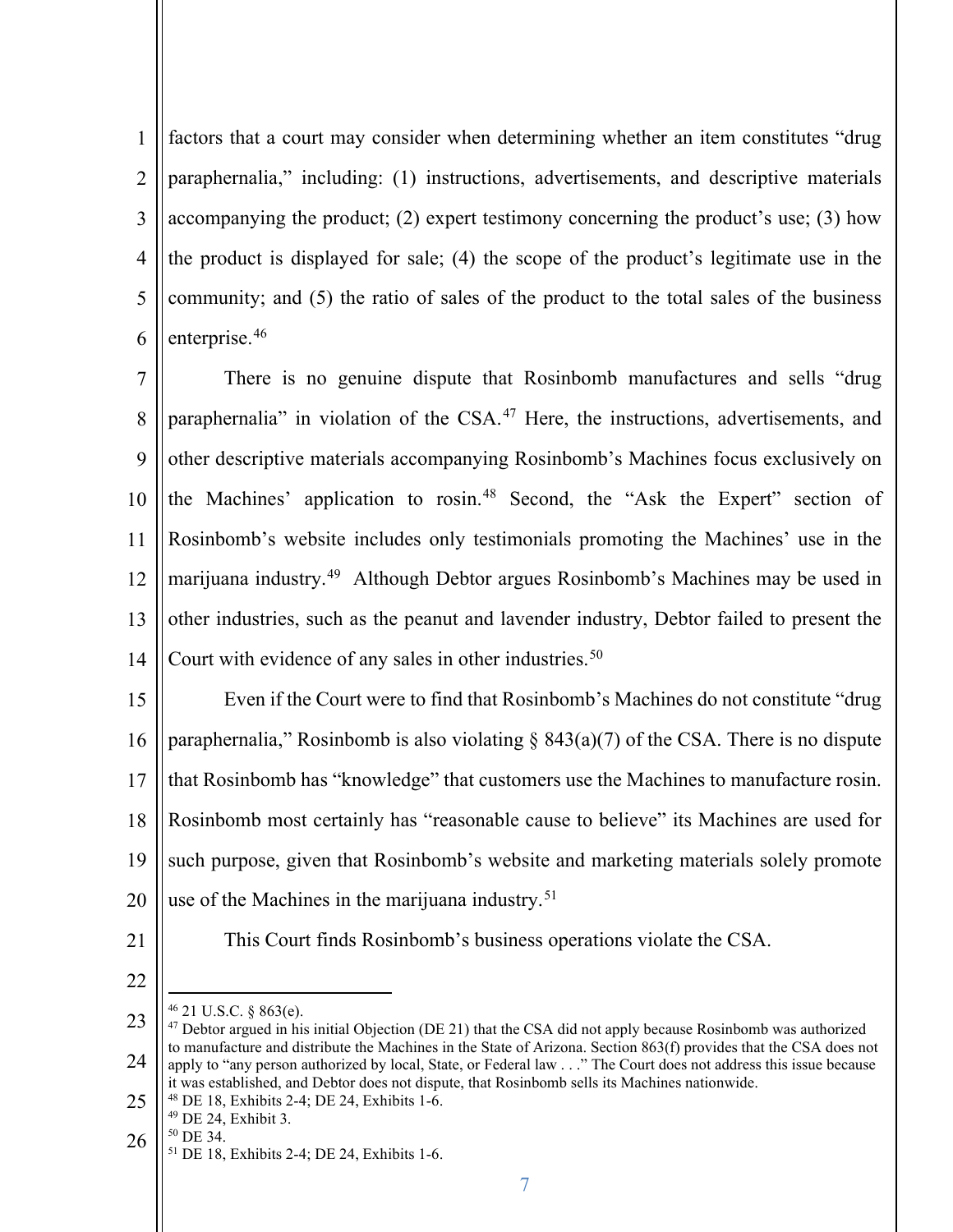1 2 3 4 2. Debtor's Assets Are Derived Directly from Rosinbomb's CSA Violations. Courts have consistently dismissed cases where (1) debtors were directly engaged in violations of the CSA, or (2) debtor's reorganization efforts depended on proceeds derived from CSA violations.<sup>52</sup> Debtor's case presents the latter issue.

5 6 7 8 9 10 This Court previously held in *In re Medpoint Mgmt*., *LLC* that CSA violative assets cannot be administered through a debtor's bankruptcy.<sup>53</sup> There, the debtor provided management services to a medical marijuana business, and the debtor's assets were marijuana-related.<sup>54</sup> The Court found that "the dual risks of forfeiture" of the debtor's assets "and [the] trustee's inevitable violation of the CSA in administration . . ." of the debtor's assets constituted cause to dismiss the creditors' involuntary petition.<sup>55</sup>

11 12 13 14 15 16 17 18 In *In re Way to Grow, Inc.*, the debtors sold hydroponic gardening equipment.<sup>56</sup> The debtors' broad customer base used the equipment for growing a variety of crops, including marijuana.<sup>57</sup> The court held that the debtors had "reasonable cause to believe" that its customers were using the equipment to manufacture marijuana in violation of the CSA.58 The debtors were known for "being experts in 'advising on cannabis growing and . . . selling products . . . geared toward cannabis.'"59 The court dismissed the debtor's case because the debtors could not extricate themselves from the marijuana business and successfully reorganize. $60$ 

- 19
- 20

21 22 23 <sup>52</sup> *In re Burton*, 610 B.R. at 638; *In re Medpoint Mgmt., LLC*, 528 B.R. 178, 184-85 (Bankr. D. Ariz. 2015) *vacated in part*, *In re Medpoint Mgmt. LLC*, 2016 WL 3251581 (9th Cir. BAP June 3, 2016); *In re Arenas*, 535 B.R. 845, 853 (10th Cir. BAP 2015); *In re CWNevada LLC*, 602 B.R. 717 (Bankr D. Nev. 2019); *In re Way to Grow, Inc.*, 597 B.R. at 120 (Bankr. D. Colo. 2015); *In re Johnson*, 532 B.R. 53, 56-57 (Bankr. W.D. Mich. 2015); *In re Rent-*

- 24 *Rite Super Kegs W. Ltd*., 484 B.R. 799, 810 (Bankr. D. Colo. 2012). 53 *In re Medpoint Mgmt. LLC*, 528 B.R. at 184-85.
- 25 <sup>55</sup> *Id.* at 186.<br><sup>56</sup> *In re Way to Grow*, 597 B.R. at 114-15.<br><sup>57</sup> *Id.* at 27.<br><sup>58</sup> *Id.* at 126-129.<br><sup>59</sup> *Id.* at 129.
- 
- 26 <sup>59</sup> *Id.* at 129. 60 *Id.* at 132.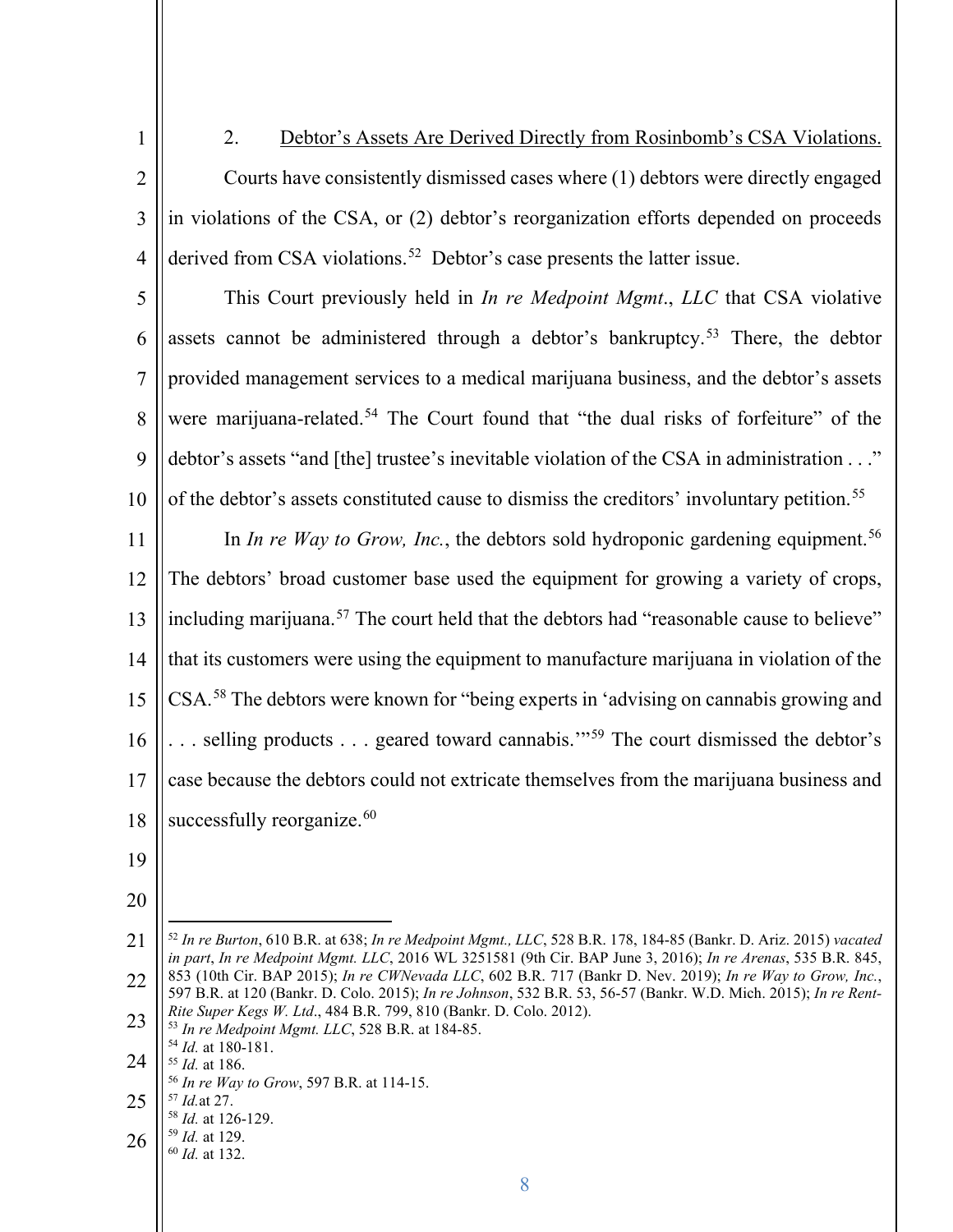1 2 3 4 In *In re CW Nevada*, the debtor produced and distributed medical and recreational marijuana. Multiple creditors filed motions to dismiss pursuant to  $\frac{1112(b)}{61}$  The court dismissed debtor's case, finding debtor's primary source of income came from clear violations of the CSA.62

5 6 7 8 9 10 11 12 13 In *In re Arenas* the debtors grew and sold marijuana and received rental income from the property they leased to a marijuana dispensary.<sup>63</sup> In response to the United States Trustee's motion to dismiss, the debtors sought to convert their case to a chapter 13.<sup>64</sup> The bankruptcy court dismissed the case and denied the debtors' motion to convert because any chapter 13 reorganization proposed by the debtors "would be funded from profits of ongoing criminal activity."<sup>65</sup> On appeal, the 10th Circuit BAP affirmed, agreeing that "neither a chapter 7 nor 13 trustee" could administer the debtors' assets.<sup>66</sup> The 10th Circuit BAP held that the debtors could not support their chapter 13 plan without violating federal law and, therefore, could not seek relief under chapter 13.<sup>67</sup>

14 15 16 17 18 19 20 Here, although Rosinbomb manufactures and sells "drug paraphernalia" in violation of the CSA, Rosinbomb is not seeking bankruptcy relief. Debtor, in his individual capacity, filed for bankruptcy. The Debtor is personally a step removed from the illegal marijuana activity. Debtor is not directly providing marijuana-related management services.<sup>68</sup> Debtor is not personally selling equipment used to process marijuana.69 Debtor does not distribute or produce marijuana nor receives marijuana income from his direct violation of the CSA.70

- 21
- 22 23 24 25 26 <sup>61</sup> In re CWNevada LLC, 602 B.R. at 721-22. This case provides an excellent review of the law pertaining to the intersection of marijuana and bankruptcy.<br>  $62$  *Id.* at 730. <sup>63</sup> *In re Arenas*, 535 B.R. at 847-48.<br><sup>64</sup> *Id.* at 848. <sup>64</sup> *Id.* at 848. 65 *Id.* at 851. 66 *Id.* at 854. 67 *Id.* <sup>68</sup> *See In re Medpoint Mgmt., LLC*, 528 B.R. at 180-181. <sup>69</sup> *See In re Way to Grow*, 597 B.R. at 114-15.

70*See In re CWNevada LLC*, 602 B.R. at 721-22; *see also In re Arenas*, 535 B.R. at 847-48.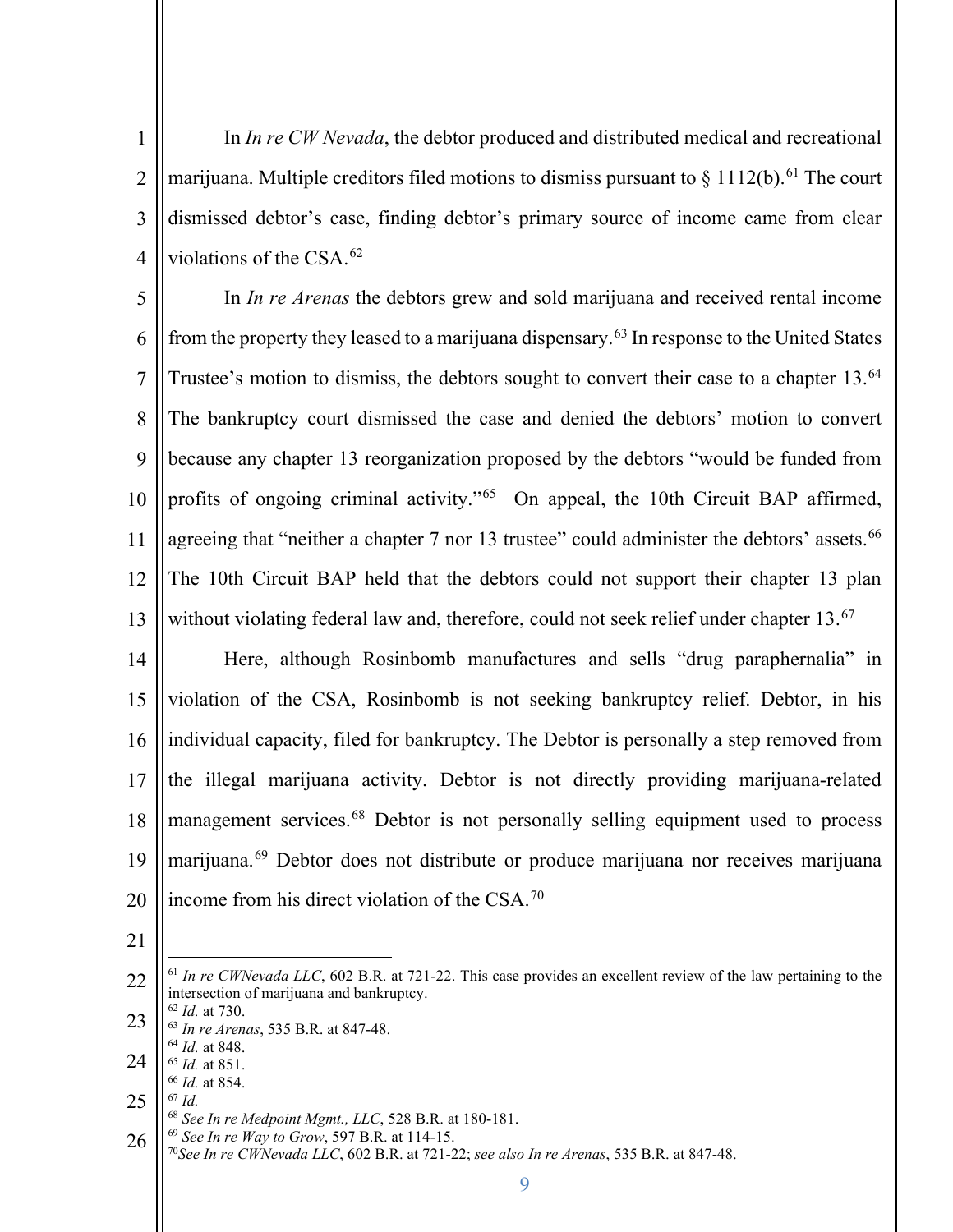| $\mathbf{1}$   | At the Initial Hearing, the Court questioned the parties as to what point a debtor's                                                                                                                                                                                        |
|----------------|-----------------------------------------------------------------------------------------------------------------------------------------------------------------------------------------------------------------------------------------------------------------------------|
| $\overline{2}$ | connection to the marijuana becomes too attenuated to require dismissal of a debtor's                                                                                                                                                                                       |
| 3              | case. <sup>71</sup> The Court does not attempt to answer that question today. Suffice to say that                                                                                                                                                                           |
| $\overline{4}$ | Debtor's sole source of income flows directly and exclusively from Rosinbomb's illegal                                                                                                                                                                                      |
| 5              | operations. Debtor's principal asset is his equity ownership in Rosinbomb. Debtor's                                                                                                                                                                                         |
| 6              | connection to Rosinbomb's CSA violative operations is not too attenuated to warrant                                                                                                                                                                                         |
| $\overline{7}$ | dismissal of his chapter 13 case. In the case at bar, Debtor's income derived from CSA                                                                                                                                                                                      |
| 8              | violations cannot support a debtor's Chapter 13 reorganization efforts. Debtor's CSA                                                                                                                                                                                        |
| 9              | violative Assets cannot be administered through his chapter 13 bankruptcy.                                                                                                                                                                                                  |
| 10             |                                                                                                                                                                                                                                                                             |
| 11             | <b>B.</b><br><b>Viability of Debtor's Alternative Funding Proposals.</b>                                                                                                                                                                                                    |
| 12             | Section $1325(a)(6)$ provides as a condition to confirmation that "the debtor will                                                                                                                                                                                          |
| 13             | be able to make all payments under the plan." Section $1325(a)(6)$ is known as the                                                                                                                                                                                          |
| 14             | "feasibility requirement." <sup>72</sup> Courts have expressed a willingness to allow marijuana-                                                                                                                                                                            |
| 15             | related debtors to seek bankruptcy relief if a debtor proposes a feasible plan without the                                                                                                                                                                                  |
| 16             | support of CSA violative assets. <sup>73</sup>                                                                                                                                                                                                                              |
| 17             | In <i>In re Cook Invs. NW</i> , the chapter 11 debtor leased space to and accepted rental                                                                                                                                                                                   |
| 18             | income from a marijuana business. <sup>74</sup> The debtor filed an amended plan proposing to                                                                                                                                                                               |
| 19             | reject the lease. <sup>75</sup> The amended plan further provided that debtor would make payments                                                                                                                                                                           |
| 20             | under the plan from legally obtained income streams. <sup>76</sup> The bankruptcy court confirmed                                                                                                                                                                           |
| 21             | the debtor's amended plan over the trustee's motion to dismiss and objection to the                                                                                                                                                                                         |
| 22             | $71$ DE 31. The Court posed a hypothetical scenario: If Debtor paid his nanny from his Rosinbomb salary, could the                                                                                                                                                          |
| 23             | nanny seek bankruptcy relief?<br><sup>72</sup> In re Gavia, 24 B.R. 573, 574 (9th Cir. BAP 1982).                                                                                                                                                                           |
| 24             | 73 See In re Cook Invs. NW, 922 F.3d at 1032; In re Arm Ventures, 564 B.R. 77, 86 (Bankr. S.D. Fla. 2017) (denying<br>creditor's motion to dismiss and allowing the debtor 14 days to file an amended plan that did not rely on marijuana                                   |
| 25             | income).; In re McGinnis, 453 B.R. 770, 773 (Bankr. D. Or. 2011) (finding if debtor proposed an amended chapter<br>13 plan that did not rely on CSA violative income streams, the court would confirm the plan).<br><sup>74</sup> In re Cook Invs. NW, 922 F.3d at 1033-34. |
| 26             | $^{75}$ Id.<br>$76$ Id.                                                                                                                                                                                                                                                     |
|                | 10                                                                                                                                                                                                                                                                          |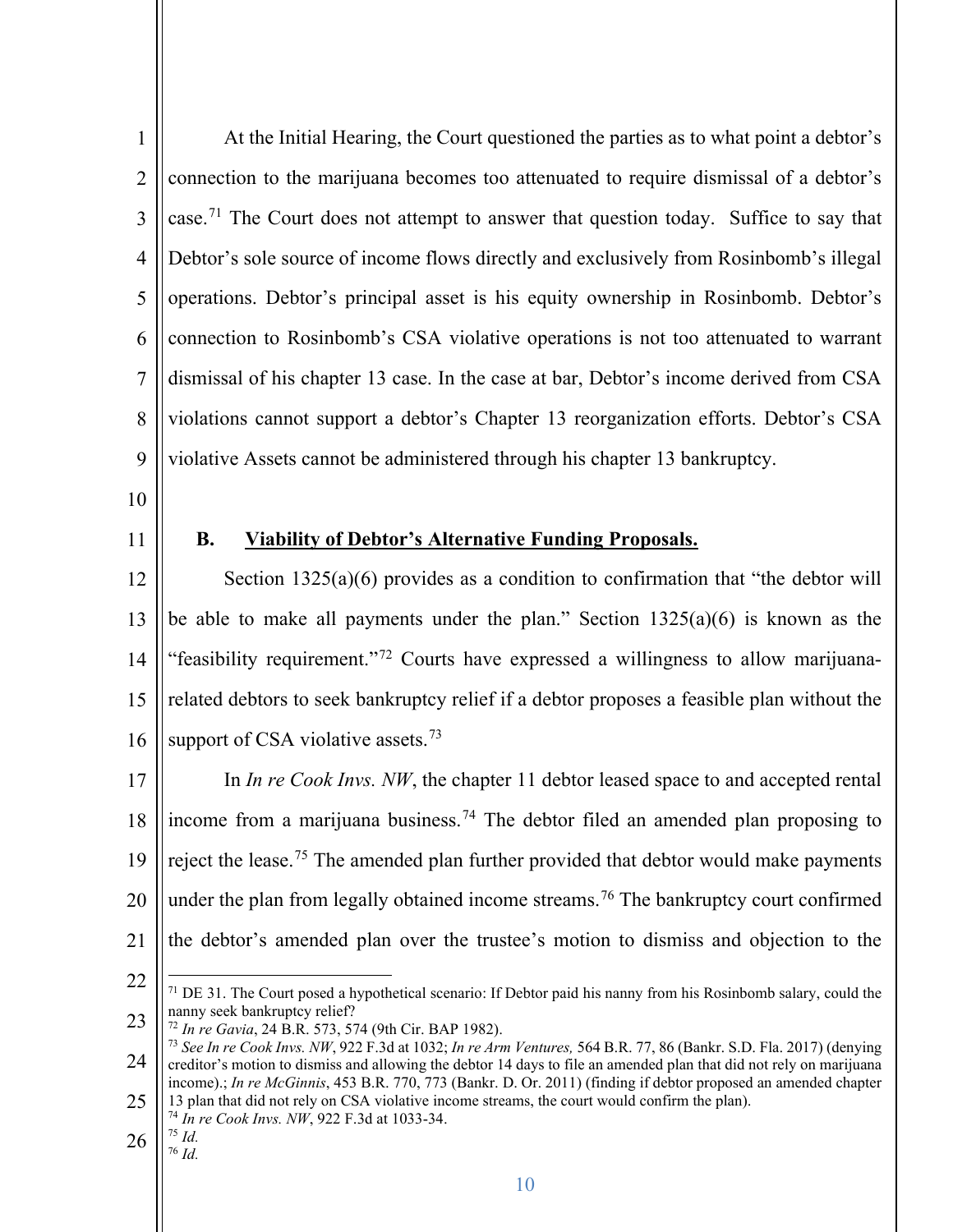amended plan.<sup>77</sup> On appeal, the 9th Circuit affirmed the bankruptcy court's decision, agreeing the debtor's amended plan was lawfully proposed and met the Code's confirmation requirements.78

 Here, Debtor's Amended Plan proposes to pay creditors through legally obtained income generated by Mayer Enterprise and Debtor's potential Inheritance.79 Unlike the debtor in *In re Cook Invs. NW*, Debtor has not shown this Court that the income from Mayer Enterprise or his expected Inheritance can feasibly support payments under his Amended Plan.<sup>80</sup> Debtor did not produce any evidence that alternative funding even exists. With respect to the Inheritance, Debtor was unable to provide any information on the possible amount of the Inheritance or the time by which it is expected to be received.<sup>81</sup> As for Mayer Enterprise, Debtor could not point to any sales, any assets, or any records indicating past performance or likely future net revenues.<sup>82</sup>

 The issue raised by the Trustee as to whether Debtor can segregate his CSA violative Assets from legally obtained money is not ripe.<sup>83</sup> Debtor failed to demonstrate that legally obtained income exists to support the confirmation of his Amended Plan.

- 
- 

### **C. Varela and Unclean Hands.**

 At the Initial Hearing, the Court questioned Varela's connection to Rosinbomb.<sup>84</sup> Varela's \$204,536.75 claim<sup>85</sup> arose from a Washington state court judgment<sup>86</sup> entered against Debtor for selling Varela Rosinbomb's restricted stock in violation of the

- 
- *Id.* 78 *Id.* at 1036. DE 31. DEs 34 and 39. DEs 34 and 39.
- DEs 34 and 39. DE 33.
- DE 31.
	- Proof of Claim ("POC") 12-1.
- <sup>86</sup> The Snohomish County Superior Court for the State of Washington entered a judgment against Debtor in favor of Varela on June 17, 2021. *See Steven Varela v. Ryan Mayer*, Case NO. 20-2-02929031.